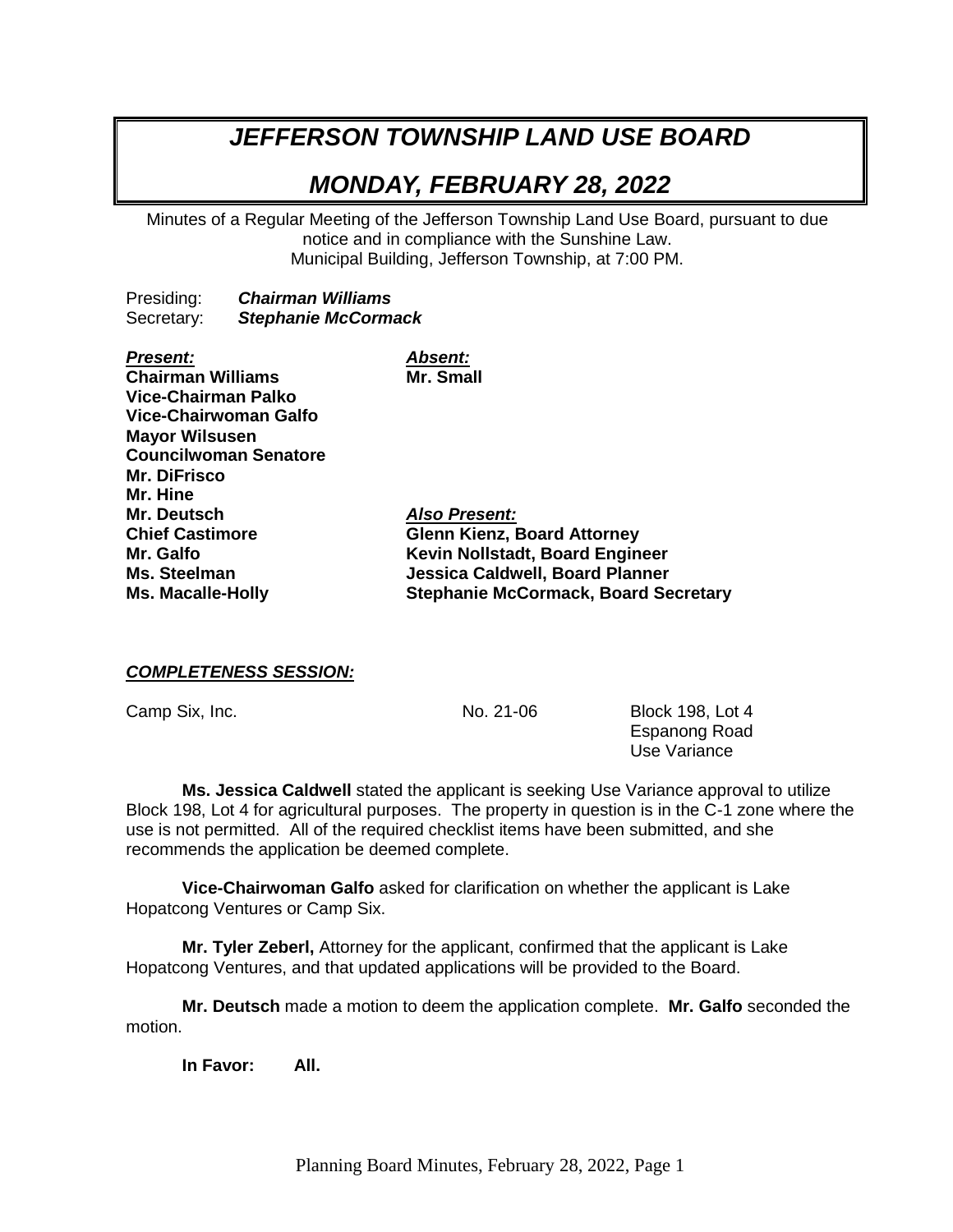Washington Hospitality Group No. 21-11 Block 272.01, Lot 8

647 Route 15 South Preliminary Major Site Plan & Use Variance

**Ms. Caldwell** stated the applicant is seeking Preliminary and Final Site Plan and Use Variance approval to demolish all existing structures, including existing dwellings and an office building on the subject property, and construct a three-story self-storage facility with associated parking. The property is in the C-2 zone, where the proposed use is not permitted. Even though the applicant has requested some waivers, she feels that the application can be deemed complete.

**Chairman Williams** made a motion to deem the application complete. **Mr. Galfo** seconded the motion.

**In Favor: All.**

J-TWN Holdings No. 21-15 Block 273.03, Lot 13 727 Route 15 North Use Variance

**Ms. Caldwell** stated the applicant is seeking Amended Preliminary and Final Site Plan and Use Variance approval to relocate an existing billboard to a new location on the subject property and change the sign face to a digital billboard. The property is in the C-2 zone where the proposed digital billboard use is not permitted. Several waivers were requested, and she feels the Board may want to request more detailed information on the sign and lighting.

**Mr. Hine** made a motion to deem the application incomplete. **Mr. Galfo** seconded the motion.

**In Favor: All.**

Diversified Acquisitions Mo. 22-01 Block 273.01, Lot 2.062 Block 273.02, Lots 1 & 2 Route 15 & Heller's Lane Amended Site Plan

**Ms. Caldwell** stated that the applicant is seeking Amended Preliminary and Final Site Plan and Use Variance approval to construct a thirty-two-unit residential building with accessory garages, a free-standing pylon-type sign relative to the residential development, and adding identifier information on an existing freestanding sign presently identifying the Quick Chek facility. The subject property is located in the RA-3 Redevelopment Zone Overlay. She has no objection to the requested waivers, and recommends the application be deemed complete.

**Chairman Williams** made a motion to deem the application complete. **Mayor Wilsusen** seconded the motion.

**In Favor: All.**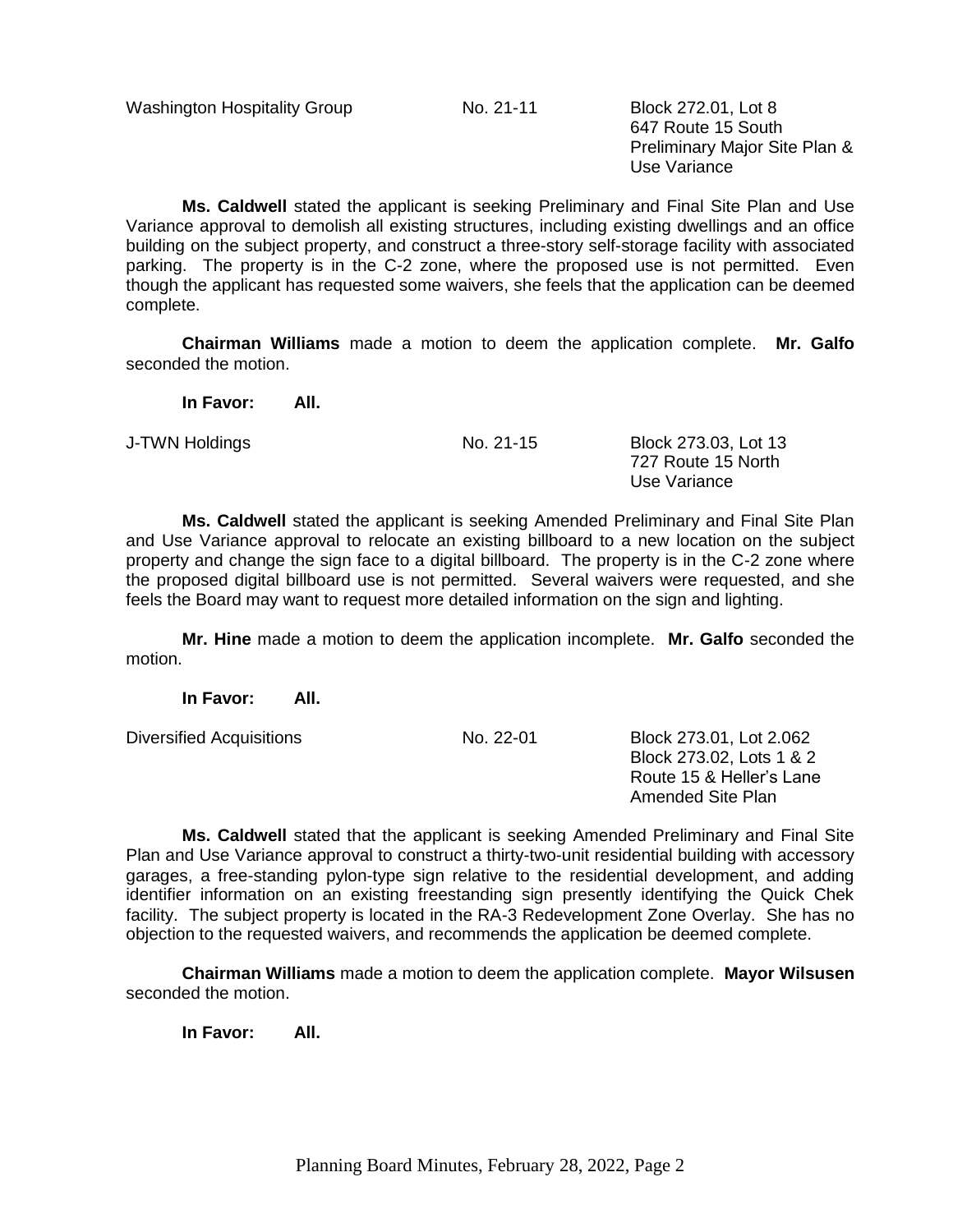Turek **No. 22-02** Block 174, Lot 2 125 Castle Rock Road Use Variance

**Ms. Caldwell** stated the applicant is seeking Use Variance approval to remove one of the three residential structures currently existing on the property, construct one three-bedroom single family residence with a two-car attached garage and build an addition to one of the existing dwellings. A previously approved two-car garage is proposed to remain. The property previously consisted of five single family residences and a two-car garage. Two of the singlefamily residences were previously removed and a third is proposed to be removed with this application, leaving two single-family residences on the property. The property is in the R-30 zone where two primary structures on a single lot is not permitted. All required checklist items have been submitted, and the requested waivers can be granted. Therefore, she recommends the application be deemed complete.

**Mr. DiFrisco** voiced his concerns regarding the septic systems on the property, and that one of them may be over a neighboring property line. He feels this should be provided on the plans.

**Mr. Kienz** asked Ms. McCormack to make sure that Mott MacDonald has a chance to review the new plans when submitted.

**Mr. Tyler Zeberl,** the applicant's Attorney, stated that he will make sure there is a new submission showing the location of the septic systems.

**Chairman Williams** made a motion to deem the application complete. **Mr. Galfo** seconded the motion.

**In Favor: All.**

## *MS. JESSICA CALDWELL EXCUSED HERSELF FROM THE JENNINGS APPLICATION DUE TO A CONFLICT OF INTEREST. MAYOR WILSUSEN AND COUNCILWOMAN SENATORE STEPPED DOWN AS WELL.*

# *REGULAR MEETING (IF DEEMED COMPLETE):*

Jennings No. 20-15 Block 155, Lot 27 211 Espanong Road Use Variance

**Mr. Walter Hanley,** the applicant's Attorney, was present. He explained this is the continuation of a Use Variance application, converting three commercial structures into 1 two-bedroom and 2 onebedroom units, with the fourth structure proposed for storage. Revised plans were submitted based on the Board's comments from the last meeting.

**Mr. Daniel Davies,** the Engineer for the applicant, was present. Based on the Board's feedback, the site plan was revised to address the Board's comments. He then presented Exhibit A-1, as submitted and Exhibit A-2, Sheet C-2, an expansion of the original plan. The revised plans show details for a demolition plan, site plan, lighting and landscaping plan, and truck circulation plan. The entrance/exit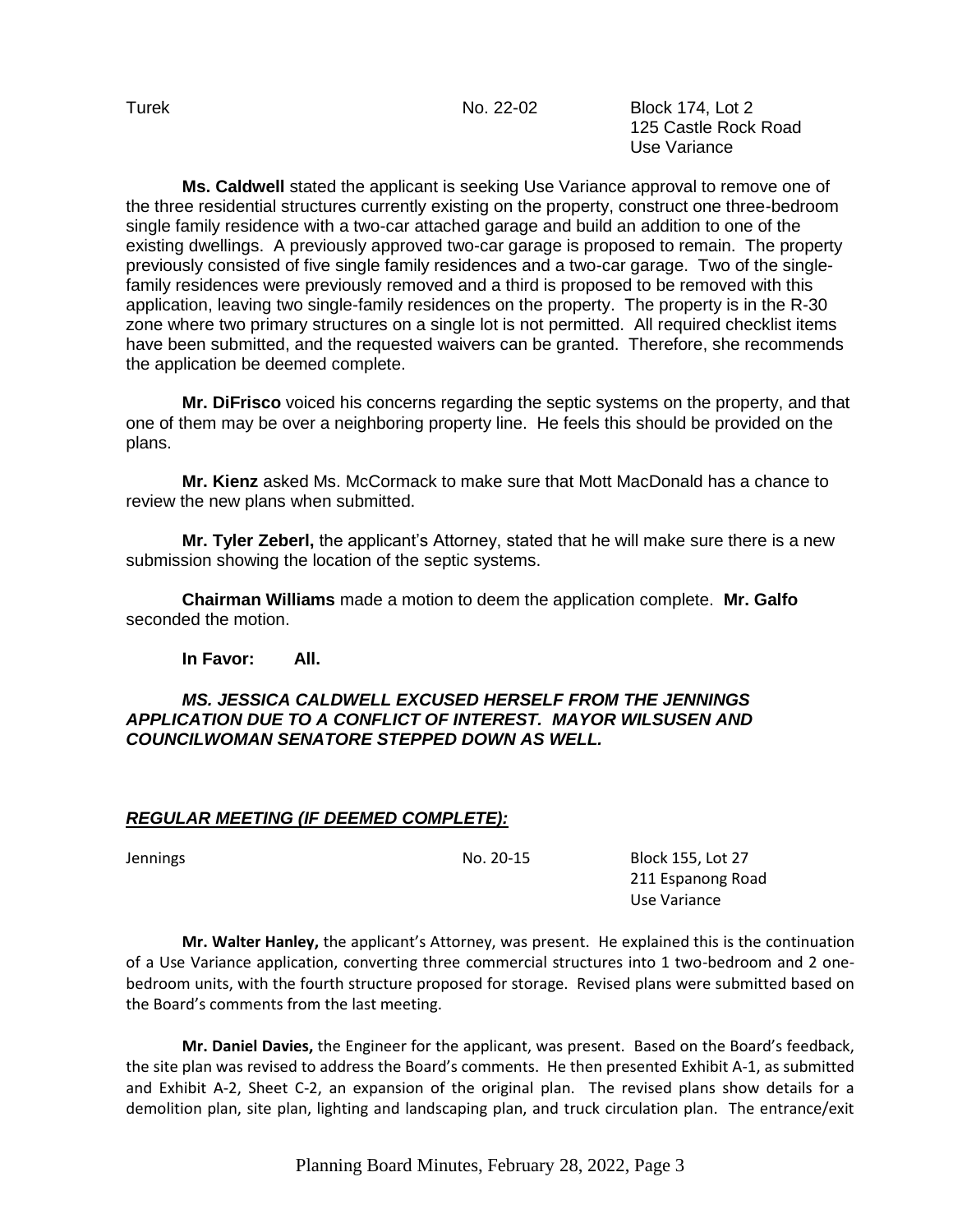onto Espanong Road will be closed, and an enclosed dumpster will be provided for tenant's garbage. Building D will be used for storage, and two of the proposed eight parking spaces have been eliminated for a total of six proposed parking spaces. Mr. Davies then addressed all of the professional reports.

**Vice-Chairwoman Galfo** asked if the other accessory structure will remain, and if the bathroom and heating would be removed from Building D.

**Mr. Davies** stated that the other accessory structure will remain, and the bathroom and heating will be removed from Building D.

**Vice-Chairwoman Galfo** stated that she would like to have the smaller shed structure removed to ensure Building D will not be used for anything but storage.

**Mr. Jennings** agreed.

**Chief Castimore** asked if the applicant plans to continue keeping his personal trucks on the property.

**Mr. Jennings** stated he does not plan on keeping his personal vehicles on the property.

**Mr. Hine** asked if the fence between the property in question and the neighboring property would be replaced in addition to a fence on the Espanong Road side.

**Mr. Jennings** stated that he would be willing to replace the fence on the neighboring property side of the property and also provide a fence on the Espanong Road side of the property.

**Mr. Ray O'Brien,** the applicant's Architect, was present. He updated the floor plans to show the proposed changes for converting the commercial structures into residential units. Building A will be a two-bedroom unit, Building B will be a one-bedroom unit, and Building C will be a one-bedroom unit. Building D will be used strictly for storage.

**Mr. Kienz** recommended that Mott MacDonald review the final architectural plans to ensure that they are essentially the same as what the Board discussed.

**Mr. Jason Dunn,** the applicant's Planner, was present. He stated that his testimony, for the most part, is the same as it was at the last hearing. The proposed conditions have essentially improved due to the changes made to the lighting, landscaping, closing of the Espanong entrance/exit, and the addition of an enclosed garbage container, as well as eliminating one of the residential units. Since they have proposed changing Building D from a residential unit to a storage unit, there is now an additional variance required for an accessory structure located in a front yard.

**Mr. Kienz** suggested the storage unit (Building D), due to its size, also be made available for storage use by the tenants.

**Mr. Jennings** agreed.

**Mr. Galfo** asked for clarification on whether or not any part of the property could be considered a historical landmark.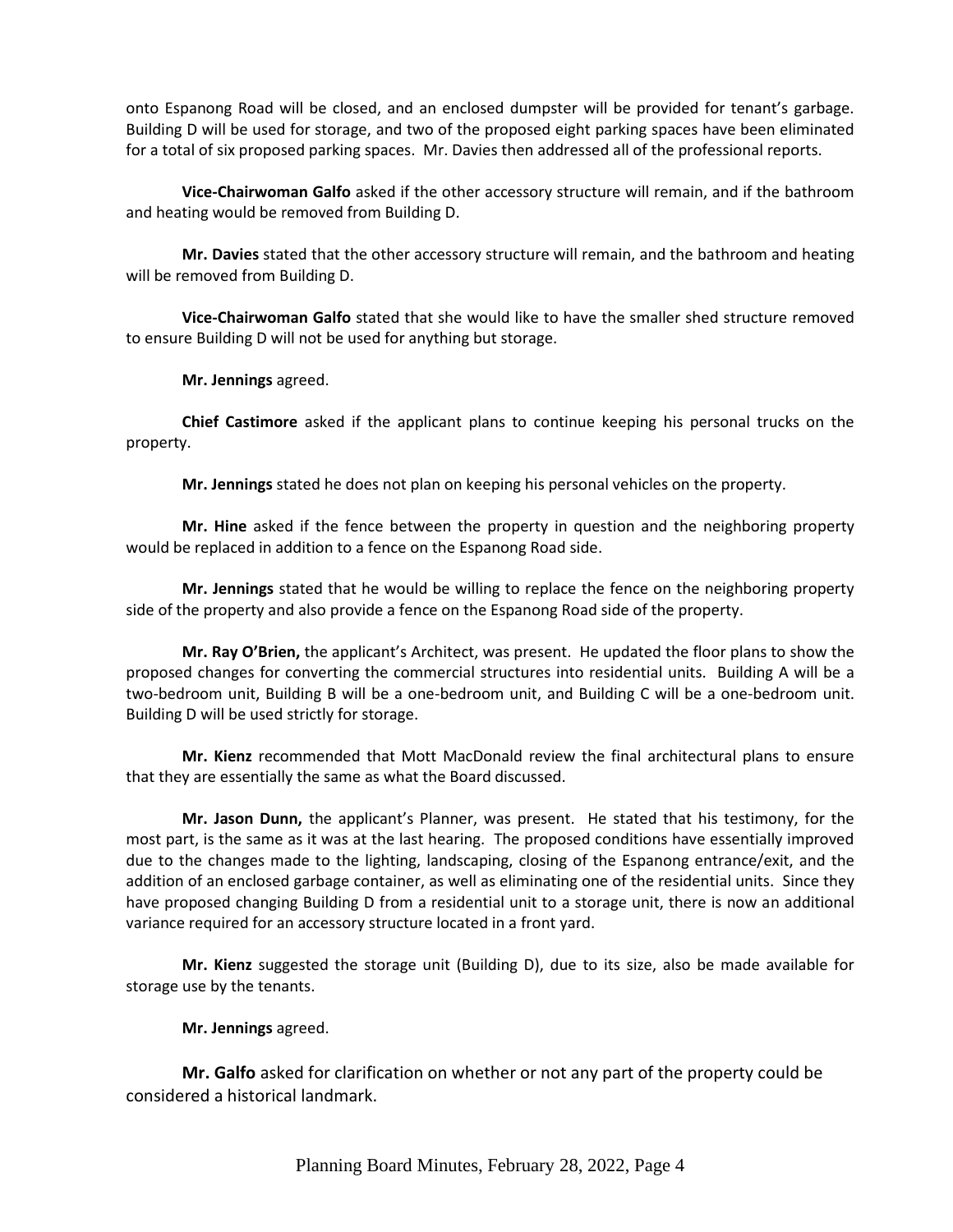**Mr. Dunn** stated that to his knowledge, there is nothing on the property that could be considered a historical landmark.

# *Chairman Williams opened the meeting to the public. The public portion was closed.*

**Mr. Deutsch** made a motion to approve the application with the following conditions: the accessory shed must be taken down, Building D must only be used for storage for both the property owner and secure storage for the tenants, and a fence must be installed on both the Espanong Road side of the property and the neighboring property owner's side. **Mr. Galfo** seconded the motion.

**Mr. Hine** asked if there could also be a condition in the resolution about no commercial vehicles parked on the property overnight.

**Mr. Kienz** stated he will work it into the resolution as a condition that any vehicle with a GVW of over 19,000 lbs. will be prohibited.

# **In Favor: Vice-Chairwoman Galfo, Vice-Chairman Palko, Chief Castimore, Mr. Hine, Mr. DiFrisco, Mr. Deutsch, and Chairman Williams.**

### *OTHER BUSINESS*

Land Use Board By-Laws Discussion Controller and Discussion

**Mr. Kienz** explained that he took the existing by-laws and updated them to reflect one Land Use Board, and also removed any reference to sexism. He then asked the Board Members to let him know if they feel anything needs to be changed, added, or deleted.

**Mr. DiFrisco** asked if more detailed information on voting should be added.

**Mr. Kienz** stated that there is no need to add anything, since he made reference to the MLUL.

#### *RESOLUTIONS:*

Lisa No. 21-13 Block 89, Lots 5 & 6 80 N. Lakeside Ave. Bulk Area Variance

**Vice-Chairwoman Galfo** made a motion to approve. **Chief Castimore** seconded.

**In Favor: Vice-Chairwoman Galfo, Vice-Chairman Palko, Chief Castimore, Mr. Hine, Mr. DiFrisco, Mr. Deutsch, and Chairman Williams.**